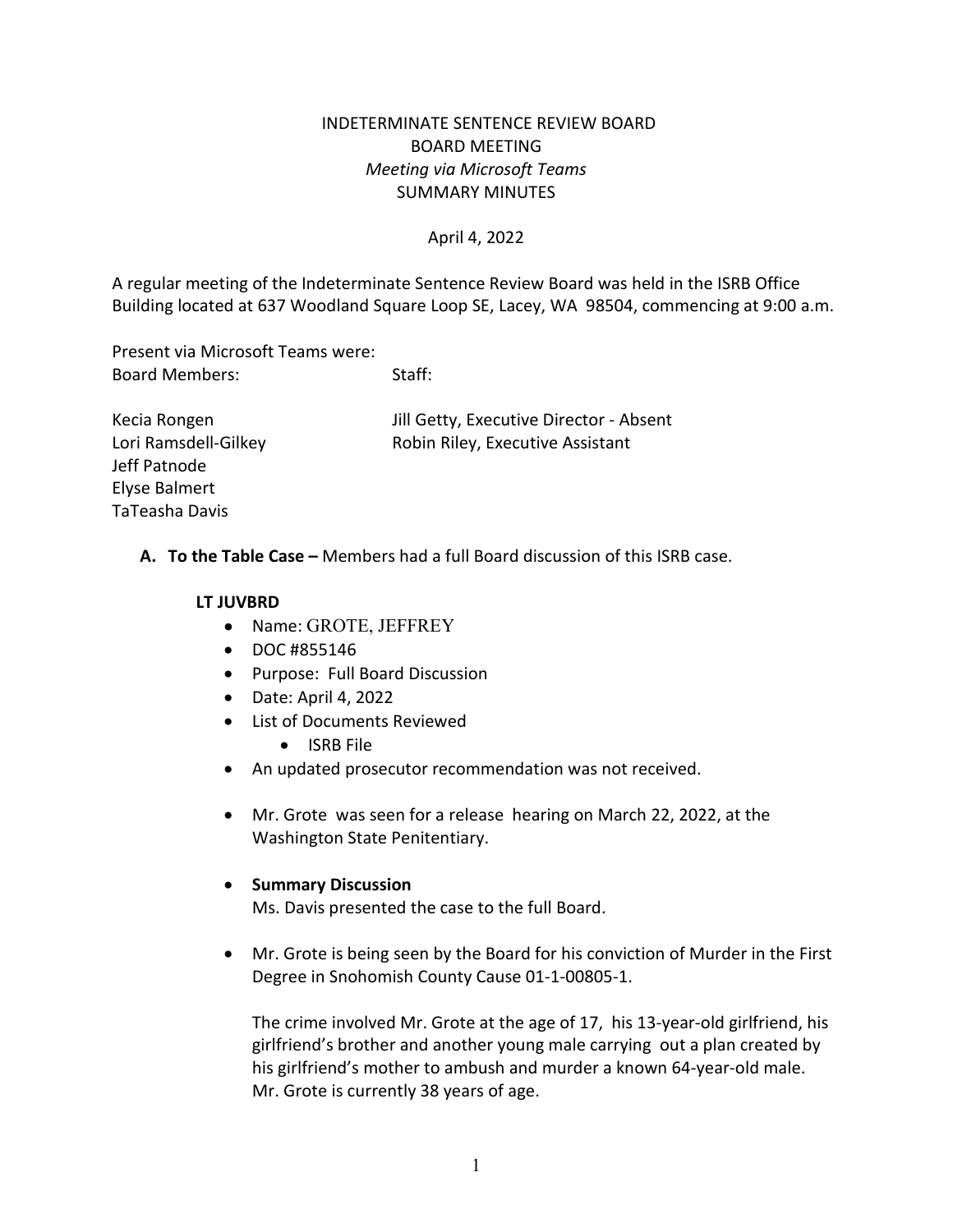Risk assessments show Mr. Grote to be a low risk to re-offend.

Mr. Grote's last serious infraction was in 2006.

Mr. Grote has completed several programs to include Alternatives to Violence, Bridges to Life and Breaking Barriers. He co-created programs with another incarcerated individual: Re-entry Juvenile Sentence Review Board (JSRB) and a version of Thinking for a Change which was not provided at the facility where he resided.

 Mr. Grote has made positive changes and has insight about what contributed to his offending behavior.

 Mr. Grote has community support and plans on living with his sister and Mother. He has been pre-qualified for employment.

### • **Decision:**

The panel recommends he be found releasable.

### • **Reasons:**

- Mr. Grote's risk assessment tools rate him as an overall Low risk; PCL-R: Low range for psychopathy; VRAG-R: Bin 6 of 9; HCR-20v3: Low; SAPROF: Moderate/High range for protective factors
- Mr. Grote has incurred two serious infractions during his entire prison term and only one general infraction, which shows he can manage his behavior. Neither serious infraction involved drugs or fighting
- He has completed risk related programming such as: Alternatives to Violence, making it Work, and Bridges to Life. Mr. Grote co-created Re-Entry JSRB and Thinking for a Change programs with another incarcerated individual
- He has maintained consistent employment and is considered polite and respectful to unit staff
- Mr. Grote is best described as low risk for future violence and/or recidivism. It is likely that Mr. Grote could successfully manage his behavior and live a prosocial life in a less restrictive environment, including the community." Dr. Lisa Robtoy Psy.D.

# • **Recommendations:**

• Mr. Grote should focus on his stared goals and maintaining positive prosocial peer relationships. It will be helpful to participate in any transition support groups to assist with acclimating to the community.